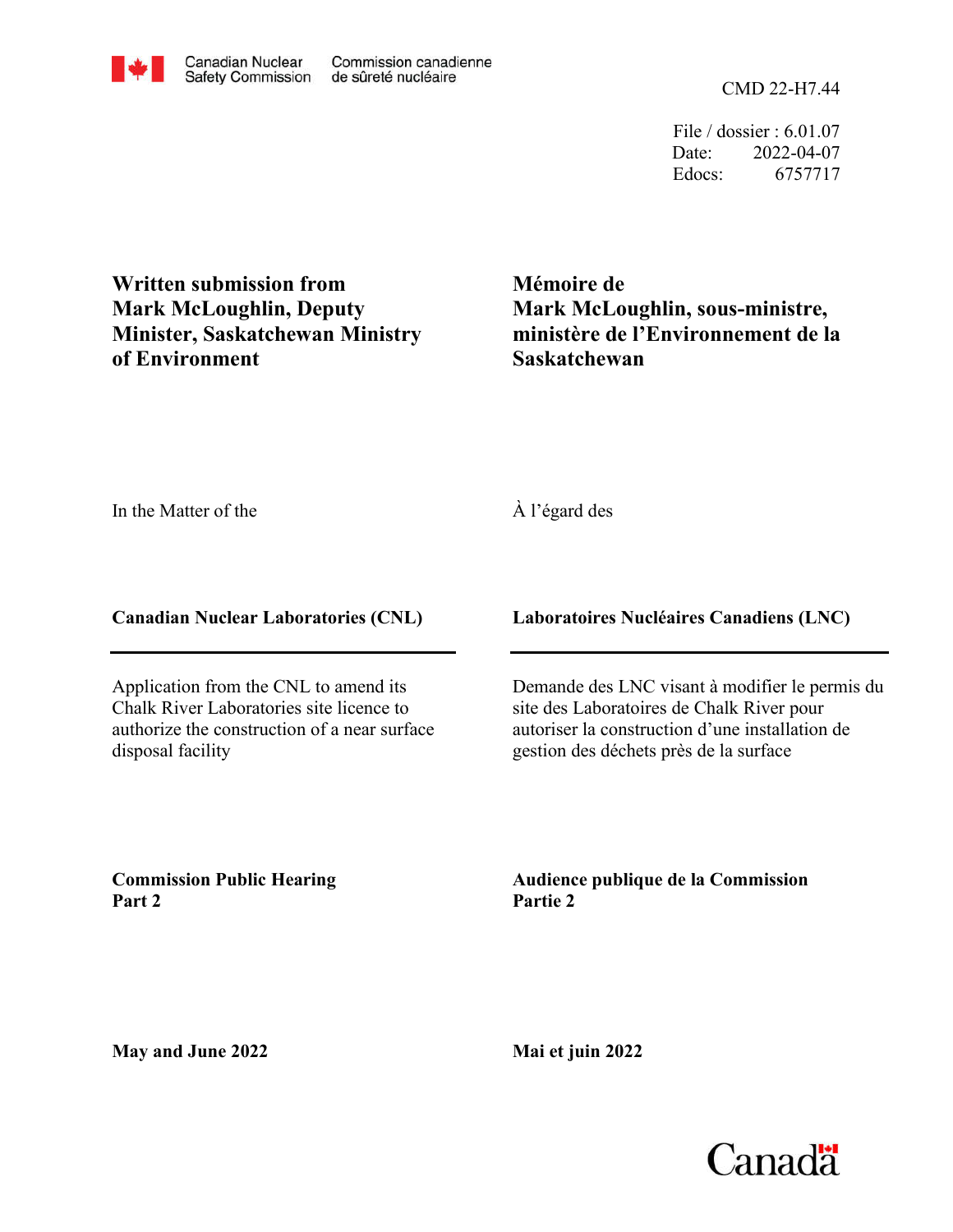

April 07, 2022

Marc Leblanc, Commission Secretariat Canadian Nuclear Safety Commission 280 Slater Street PO Box 1046 Station B OTTAWA ON K1P 5S9

Dear Marc LeBlanc:

## **RE: Support for Canadian Nuclear Laboratories application to amend its Chalk River laboratories site licence to authorize construction of a near surface disposal facility – IAA Reference Number: 80122**

The Government of Saskatchewan is evaluating the potential for deploying small modular reactor (SMR) technology in Saskatchewan to support reductions in greenhouse gas emissions, population growth and economic development. Our government is collaborating with the provinces of Ontario, New Brunswick and Alberta to advance SMRs in Canada. We are working with the federal government on the new Canadian policy framework and Integrated Strategy for Radioactive Waste to ensure it supports deployment of SMRs and micro-SMRs by all potential operators across Canada.

The construction of Canada's first low-level waste disposal facility represents a key milestone in the responsible use of nuclear energy in Canada. It will set a precedent for construction of other radioactive waste sites, potentially across Canada.

This letter serves as our government's intervention in support of Canadian Nuclear Labs (CNL) application to amend its Chalk River laboratories license to authorize construction of a near surface disposal facility.

CNL has advanced nuclear science and technology in the interest of Canadians for more than 70 years. This includes the production of medical isotopes that have treated over 1 billion patients worldwide, many of whom reside in Saskatchewan. In 1957, Saskatchewan performed the world's first calibrated Cobalt-60 cancer treatment using Cobalt-60 produced at Chalk River Laboratories. CNL has also pursued developments in clean energy, which help ensure there is clean air to breathe and help reduce greenhouse gas emissions around the world.